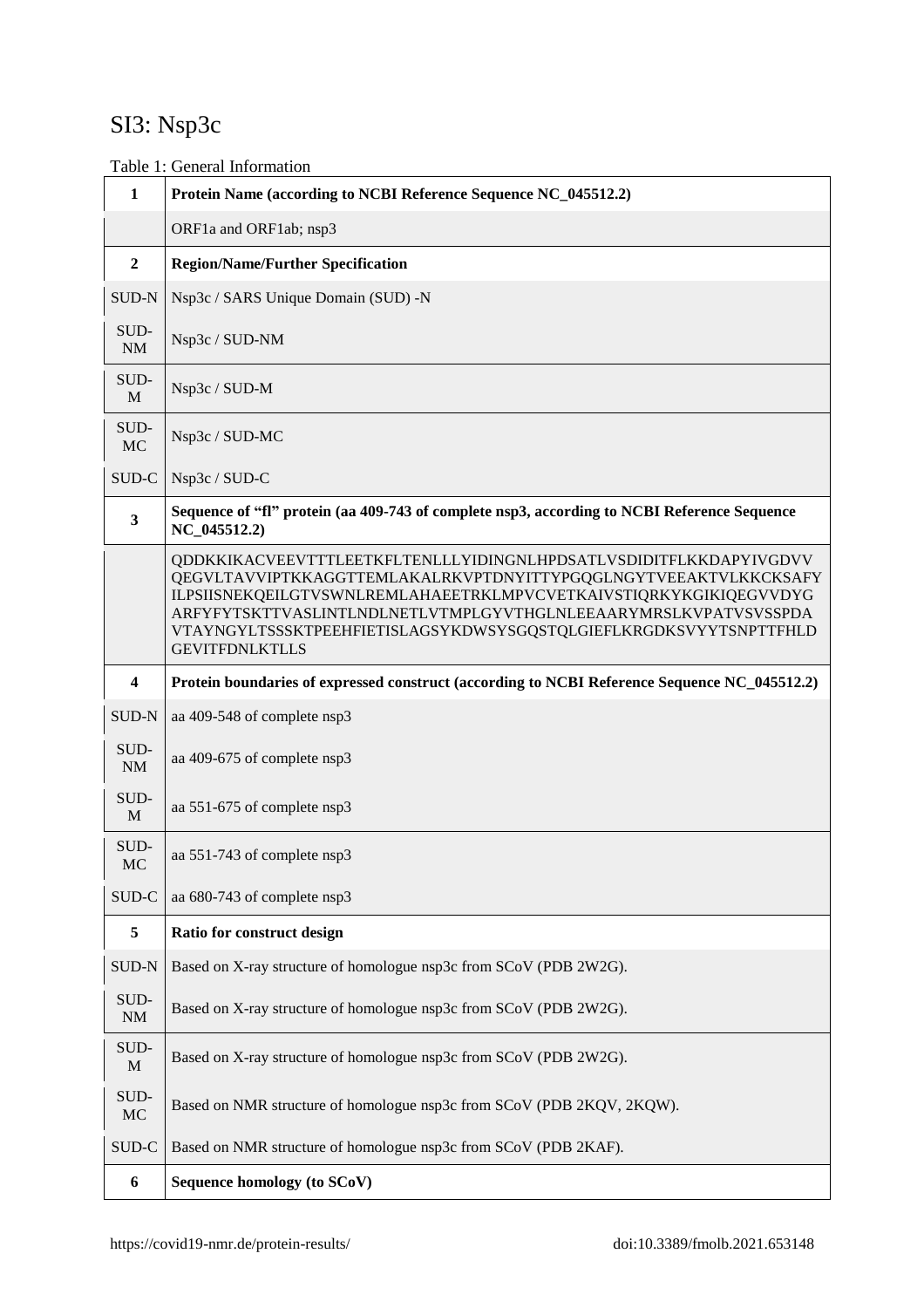| $SUB-N$                 | Identity: 69%, similarity: 81.6%                     |
|-------------------------|------------------------------------------------------|
| $\mbox{SUD-}$<br>$N\!M$ | Identity: 74%, similarity: 85.4%                     |
| SUD-<br>M               | Identity: 82%, similarity: 89.6%                     |
| SUD-<br>$\rm MC$        | Identity: 79%, similarity: 88.7%                     |
| SUD-C                   | Identity: 73%, similarity: 87.7%                     |
| 7                       | Published structures (SCoV2 or homologue variants)   |
|                         | $\overline{\phantom{a}}$                             |
|                         |                                                      |
| 8                       | (Published) assignment (SCoV2 or homologue variants) |
| SUD-N                   | <b>SCoV2: BMRB 50448</b>                             |
| SUD-<br>$\rm{NM}$       | On going                                             |
| SUD-<br>M               | SCoV2: BMRB 50516 SUD-M                              |
| SUD-<br><b>MC</b>       | On going                                             |

#### Table 2: Protein Expression

| $\mathbf{1}$                                  | <b>Expression vector</b>            |
|-----------------------------------------------|-------------------------------------|
| SUD-N                                         | pGEX4T1 (Addgene)                   |
| SUD-<br>$\rm{NM}$                             | pGEX4T1 (Addgene)                   |
| SUD-<br>$\mathbf{M}$                          | pET28a(+) (Addgene)                 |
| SUD-<br>MC                                    | $pET28a(+)$ (Addgene)               |
| $\ensuremath{\mathsf{SUD}\text{-}\mathsf{C}}$ | pGEX4T1 (Addgene)                   |
|                                               |                                     |
| $\overline{2}$                                | <b>Purification-/Solubility-Tag</b> |
| SUD-N                                         | N-terminal GST                      |
| SUD-<br>NM                                    | N-terminal GST                      |
| SUD-<br>M                                     | N-terminal $His6$                   |
| SUD-<br>MC                                    | N-terminal $His6$                   |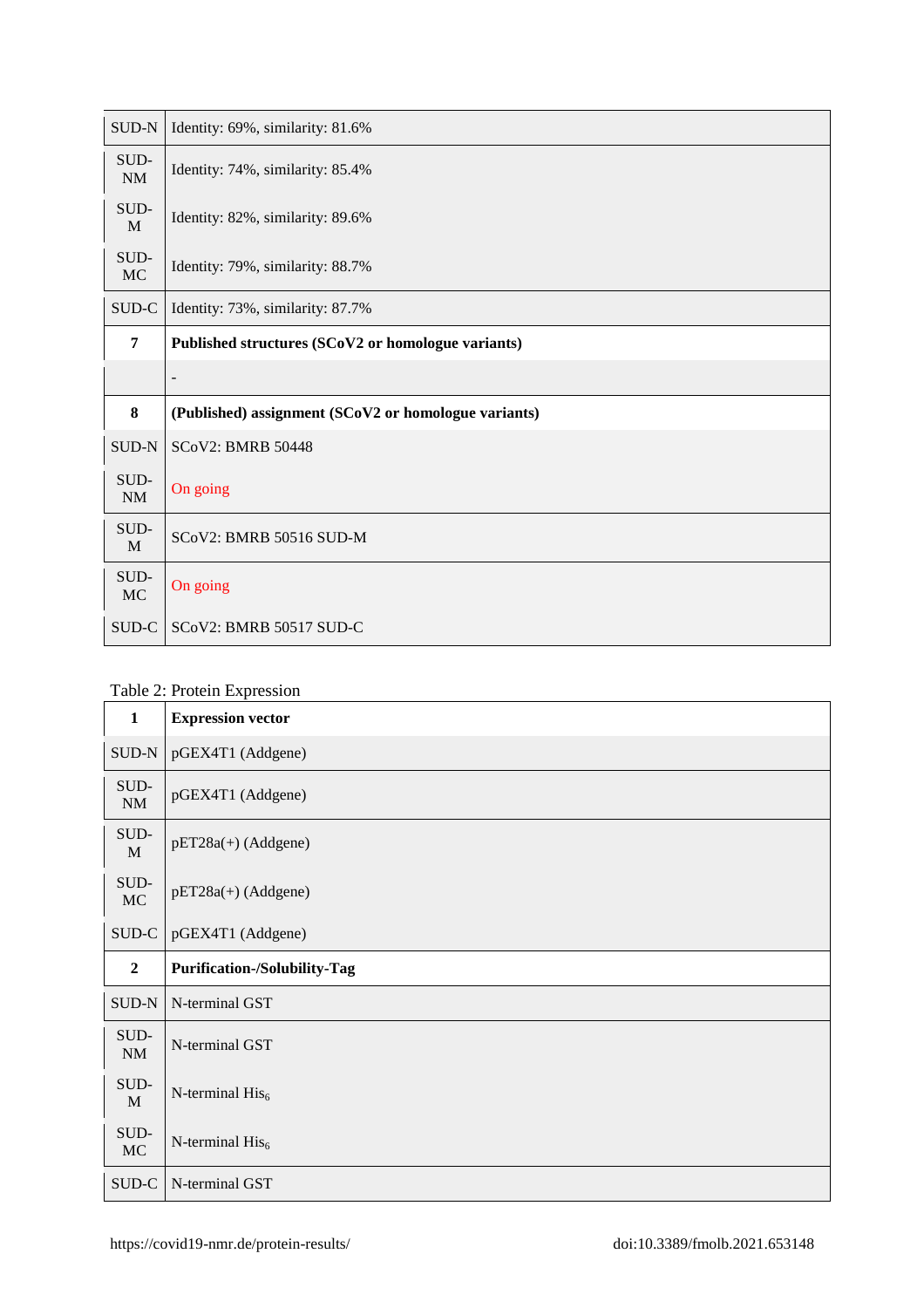| $\mathbf{3}$            | <b>Cleavage Site</b>                                                            |
|-------------------------|---------------------------------------------------------------------------------|
|                         | Thrombin                                                                        |
| $\overline{\mathbf{4}}$ | Molecular weight / Extinction coefficient / pI - of cleaved protein             |
| SUD-N                   | 15.54 kDa / 8,940 $M^{-1}$ cm <sup>-1</sup> / 5.04                              |
| SUD-<br>$\rm{NM}$       | 29.60 kDa / 26,360 M <sup>-1</sup> cm <sup>-1</sup> / 6.03                      |
| SUD-<br>$\mathbf{M}$    | 14.27 kDa / 17,420 $M^{-1}$ cm <sup>-1</sup> / 8.71                             |
| SUD-<br>$MC$            | 21.94 kDa / 28,880 M <sup>-1</sup> cm <sup>-1</sup> / 6.58                      |
| SUD-C                   | 7.42 kDa / 11,460 $M^{-1}$ cm <sup>-1</sup> / 4.82                              |
| 5                       | Comments on sequence of expressed construct                                     |
| SUD-N                   | N-terminal "GS" two artificial residues due to thrombin-cleavage                |
| SUD-<br>NM              | N-terminal "GS" two artificial residues due to thrombin-cleavage                |
| SUD-<br>$\mathbf M$     | N-terminal "GSHM" four artificial residues due to thrombin-cleavage and cloning |
| SUD-<br>$MC$            | N-terminal "GSHM" four artificial residues due to thrombin-cleavage and cloning |
| SUD-C                   | N-terminal "GS" two artificial residues due to thrombin-cleavage                |
| 6                       | <b>Used expression strain</b>                                                   |
|                         | E. coli BL21 (DE3)                                                              |
| $\overline{7}$          | <b>Cultivation medium</b>                                                       |
|                         | M9 (uniformly $^{15}N$ or $^{13}C$ , $^{15}N$ -labelled)                        |
| 8                       | <b>Induction system</b>                                                         |
|                         | IPTG inducible T7 promoter                                                      |
| $\boldsymbol{9}$        | <b>Induction of protein expression</b>                                          |
|                         | 1 mM IPTG at $OD_{600}$ 0.6-0.8                                                 |
| 10                      | <b>Cultivation temperature and time</b>                                         |
|                         | 18°C for 18-20 h                                                                |

### Table 3a: Protein Purification (SUD-N and SUD-NM)

|   | <b>Buffer List</b>                                                       |
|---|--------------------------------------------------------------------------|
| A | 50 mM Tris-HCl (pH 8.0), 300 mM NaCl (cell disruption $/$ AC).           |
| B | 50 mM NaPi (pH 7.2), 50 mM NaCl, 2 mM EDTA, 2 mM DTT (SEC / NMR buffer). |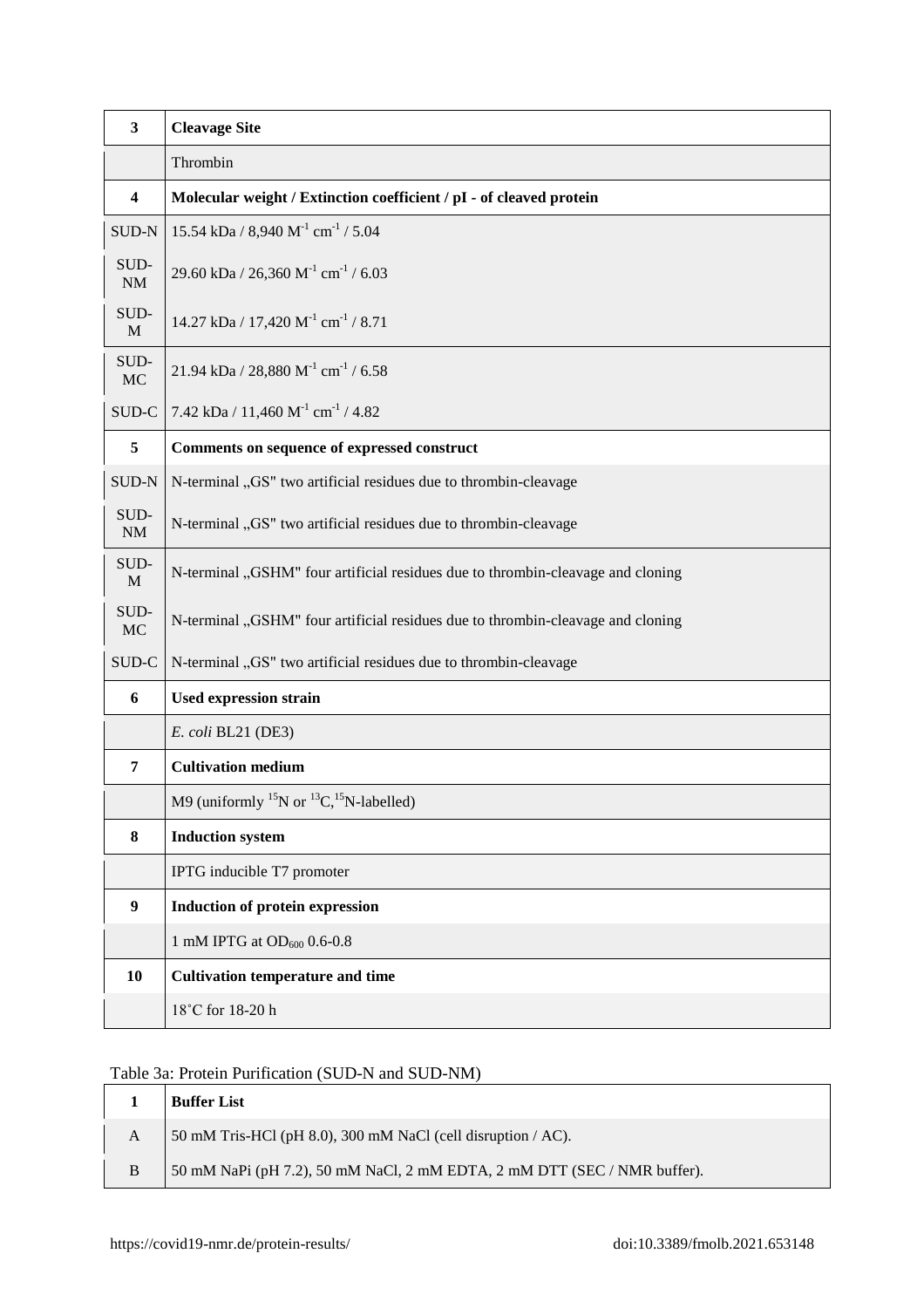| $\mathcal{C}$  | 50 mM Tris-HCl (pH 8.0), 10 mM reduced glutathione (elution buffer).                                                                                                                                                      |
|----------------|---------------------------------------------------------------------------------------------------------------------------------------------------------------------------------------------------------------------------|
| $\overline{2}$ | Purification steps (with corresponding buffer(s) and incubation times)                                                                                                                                                    |
| $\mathbf{A}$   | Cell disruption in buffer 1A (plus 25 µL protease inhibitor cocktail (Sigma Aldrich P8849) and 2 mM<br>DTT) by sonication, after sonication incubation with 25 $\mu$ L DNase (1 mg/ml) for 10 min on ice.                 |
| B              | $AC - GSTrap$ (GE Healthcare) (wash buffer $1A$ ).                                                                                                                                                                        |
| $\mathcal{C}$  | Cleavage on column (100 µl thrombin (10 mg/ml) per 0.5 L culture) at $4^{\circ}$ C for 16 h.                                                                                                                              |
| D              | Elution of SUD-N, SUD-NM after cleavage with buffer $1A$ , elution of GST with buffer $1C$ and buffer<br>exchange with Amicon Ultra 15 mL centrifugal filter membrane (10,000 MWCO) (Merck Millipore) to<br>buffer $1B$ . |
| E              | SEC - SD Increase 75 10/300 GL (GE Healthcare) in buffer 1B.                                                                                                                                                              |
| $F_{\rm}$      | NMR sample preparation in buffer 1B.                                                                                                                                                                                      |

### Table 3b: Protein Purification (SUD-M and SUD-MC)

| $\mathbf{1}$           | <b>Buffer List</b>                                                                                                                                                                                                                                                                                                                                                 |
|------------------------|--------------------------------------------------------------------------------------------------------------------------------------------------------------------------------------------------------------------------------------------------------------------------------------------------------------------------------------------------------------------|
| $\mathsf{A}$           | 50 mM Tris-HCl (pH 8.0), 500 mM NaCl (Cell disruption / IMAC).                                                                                                                                                                                                                                                                                                     |
| B<br>SUD-<br>M         | 50 mM NaPi (pH 7.2), 50 mM NaCl, 2 mM EDTA, 2 mM DTT (SEC / NMR buffer).                                                                                                                                                                                                                                                                                           |
| B<br>SUD-<br><b>MC</b> | 50 mM NaPi (pH 7.6), 50 mM NaCl, 2 mM EDTA, 2 mM DTT (SEC / NMR buffer).                                                                                                                                                                                                                                                                                           |
| $\overline{2}$         | Purification steps (with corresponding buffer(s) and incubation times)                                                                                                                                                                                                                                                                                             |
| $\mathsf{A}$           | Cell disruption in buffer 1A (plus 10 mM imidazole and 25 $\mu$ L protease inhibitor cocktail (Sigma<br>Aldrich P8849) and 2 mM DTT) by sonication, before and after sonication incubation with 50 µL<br>DNase (1 mg/mL) for 15 min on ice.                                                                                                                        |
| B                      | IMAC - HisTrap ( $Ni2+$ ) (GE Healthcare), a step gradient elution of imidazole in buffer 1A (10, 20, 40,<br>100, 200, 400 mM). SUD-M eluted mostly in 100 mM imidazole in buffer 1A and a small amount in<br>fraction 200 mM imidazole in buffer 1A. SUD-MC eluted mostly in 100 mM imidazole in buffer 1A<br>and a small amount in 40 mM imidazole in buffer 1A. |
| $\mathcal{C}$          | Buffer exchange with Amicon Ultra 15 mL centrifugal filter membrane (10,000 MWCO) (Merck<br>Millipore) in buffer 1B SUD-M and SUD-MC respectively.                                                                                                                                                                                                                 |
| D                      | Cleavage in solution (100 µl thrombin (10 mg/mL) per 0.5 L culture) for <b>SUD-M</b> : 1 h at $4^{\circ}$ C and then<br>1 h at rt; <b>SUD-MC</b> : 16 h at 4°C.                                                                                                                                                                                                    |
| E                      | SEC - Superdex Increase 75 10/300 GL (GE Healthcare) in buffer 1B-SUD-M, 1B-SUD-MC.                                                                                                                                                                                                                                                                                |
| $\mathbf{F}$           | NMR sample preparation in buffer 1B-SUD-M, 1B-SUD-MC.                                                                                                                                                                                                                                                                                                              |

### Table 3c: Protein Purification (SUD-C)

|   | <b>Buffer List</b>                                                                |
|---|-----------------------------------------------------------------------------------|
| A | 50 mM Tris-HCl (pH 8.0), 300 mM NaCl, 10 % (v/v) glycerol (cell disruption / AC). |
| B | 50 mM Tris-HCl (pH 8.0), 300 mM NaCl (AC).                                        |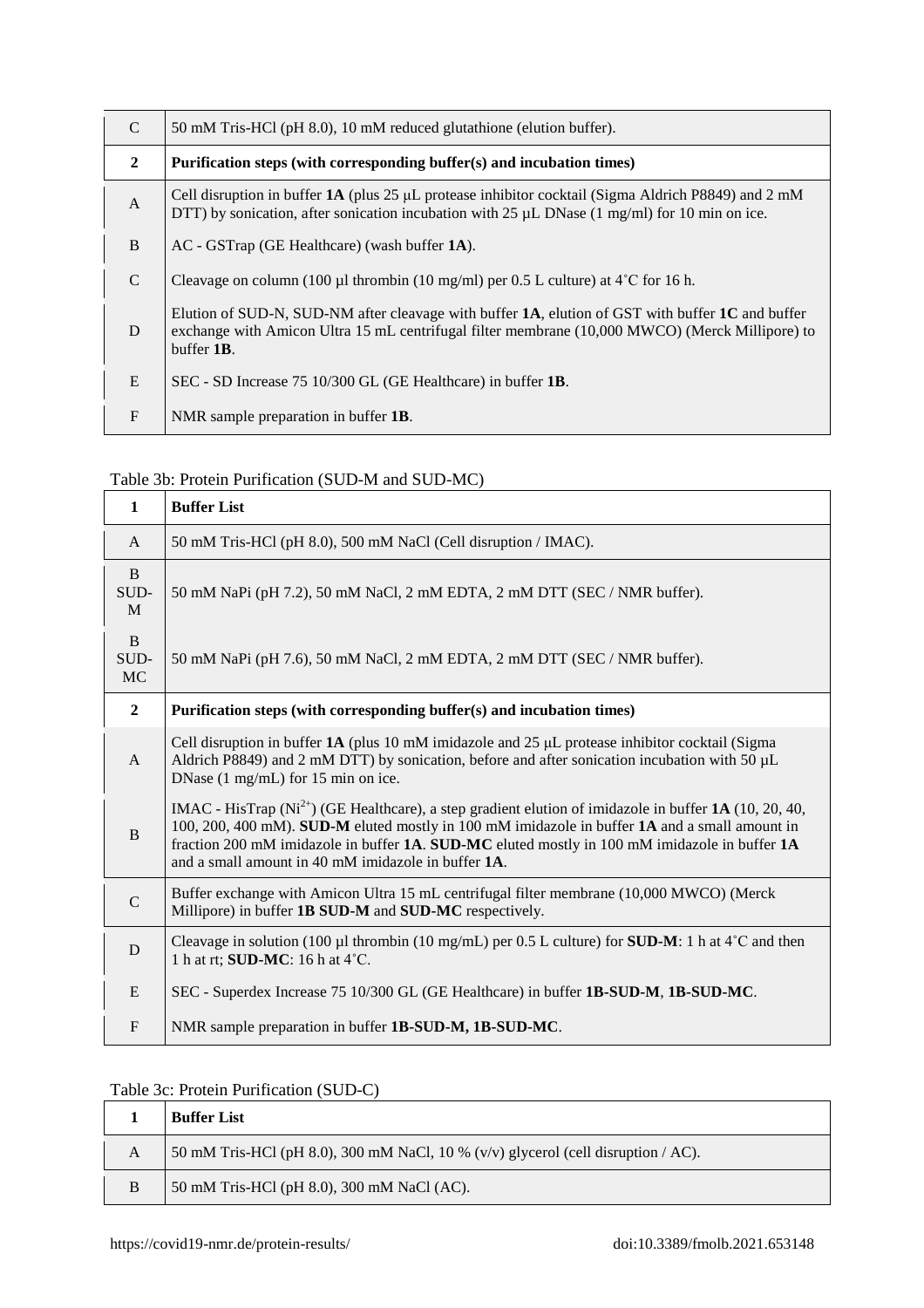| $\mathcal{C}$  | 50 mM Tris-HCl (pH 8.0), 10 mM reduced glutathione (elution buffer).                                                                                                                                        |
|----------------|-------------------------------------------------------------------------------------------------------------------------------------------------------------------------------------------------------------|
| D              | 50 mM NaPi (pH 7.2), 50 mM NaCl, 2 mM EDTA, 2 mM DTT (SEC / NMR buffer).                                                                                                                                    |
| $\overline{2}$ | Purification steps (with corresponding buffer(s) and incubation times)                                                                                                                                      |
| $\mathbf{A}$   | Cell disruption in buffer $1A$ (plus 25 µL protease inhibitor cocktail (Sigma Aldrich P8849) and 2 mM<br>DTT) by sonication, after sonication incubation with 25 $\mu$ L DNase (1 mg/mL) for 10 min on ice. |
| B              | AC with GSTrap (GE Healthcare) (wash buffer $1A$ and then wash with buffer $1B$ ).                                                                                                                          |
| $\mathcal{C}$  | Elution with buffer 1C, buffer exchange with Amicon Ultra 15 mL centrifugal filter membrane (10,000<br>MWCO) (Merck Millipore) to buffer 1D.                                                                |
| D              | Cleavage in solution (350 $\mu$ L thrombin (10 mg/ml) per 0.5 L culture) at 37°C for 5 h.                                                                                                                   |
| E              | SEC on SD Increase 75 10/300 GL (GE Healthcare) in buffer 1D.                                                                                                                                               |
| $\mathbf{F}$   | NMR sample preparation in buffer 1D.                                                                                                                                                                        |

## Table 4: Final sample

| $\mathbf{1}$      | <b>Yield</b>                                                                                                                                                                                               |
|-------------------|------------------------------------------------------------------------------------------------------------------------------------------------------------------------------------------------------------|
| SUD-N             | 13.92 mg/L <sup>15</sup> N or <sup>13</sup> C, <sup>15</sup> N-M9 medium                                                                                                                                   |
| SUD-<br>$\rm{NM}$ | 17.25 mg/L <sup>15</sup> N or <sup>13</sup> C, <sup>15</sup> N-M9 medium                                                                                                                                   |
| SUD-<br>M         | 8.47 mg/L <sup>15</sup> N or <sup>13</sup> C, <sup>15</sup> N-M9 medium                                                                                                                                    |
| SUD-<br>MC        | 12.06 mg/L <sup>15</sup> N or <sup>13</sup> C, <sup>15</sup> N-M9 medium                                                                                                                                   |
| SUD-C             | 4.70 mg/L <sup>15</sup> N or <sup>13</sup> C, <sup>15</sup> N-M9 medium                                                                                                                                    |
| 1 <sub>b</sub>    | A260/280 ratio                                                                                                                                                                                             |
| SUD-N             | 0.55                                                                                                                                                                                                       |
| SUD-<br>$\rm NM$  | 0.50                                                                                                                                                                                                       |
| SUD-<br>M         | 0.81                                                                                                                                                                                                       |
| SUD-<br>MC        | 0.62                                                                                                                                                                                                       |
| SUD-C             | 0.71                                                                                                                                                                                                       |
| $\boldsymbol{2}$  | <b>Stability</b>                                                                                                                                                                                           |
| <b>SUD-N</b>      | Stable throughout NMR spectra acquisition (10 days, 298 K). No significant precipitation or degradation<br>observed after thawing from -80°C. Very stable construct.                                       |
| SUD-<br>$\rm NM$  | Stable throughout measurement (7 days, 298 K). No significant precipitation or degradation observed<br>after defrosting from -80°C.                                                                        |
| SUD-<br>M         | Not very stable throughout spectra acquisition, 10 days 298 K. Significant precipitation observed after<br>thawing from storage at -80°C. Forms dimers without reducing agent observable even by SDS-page. |